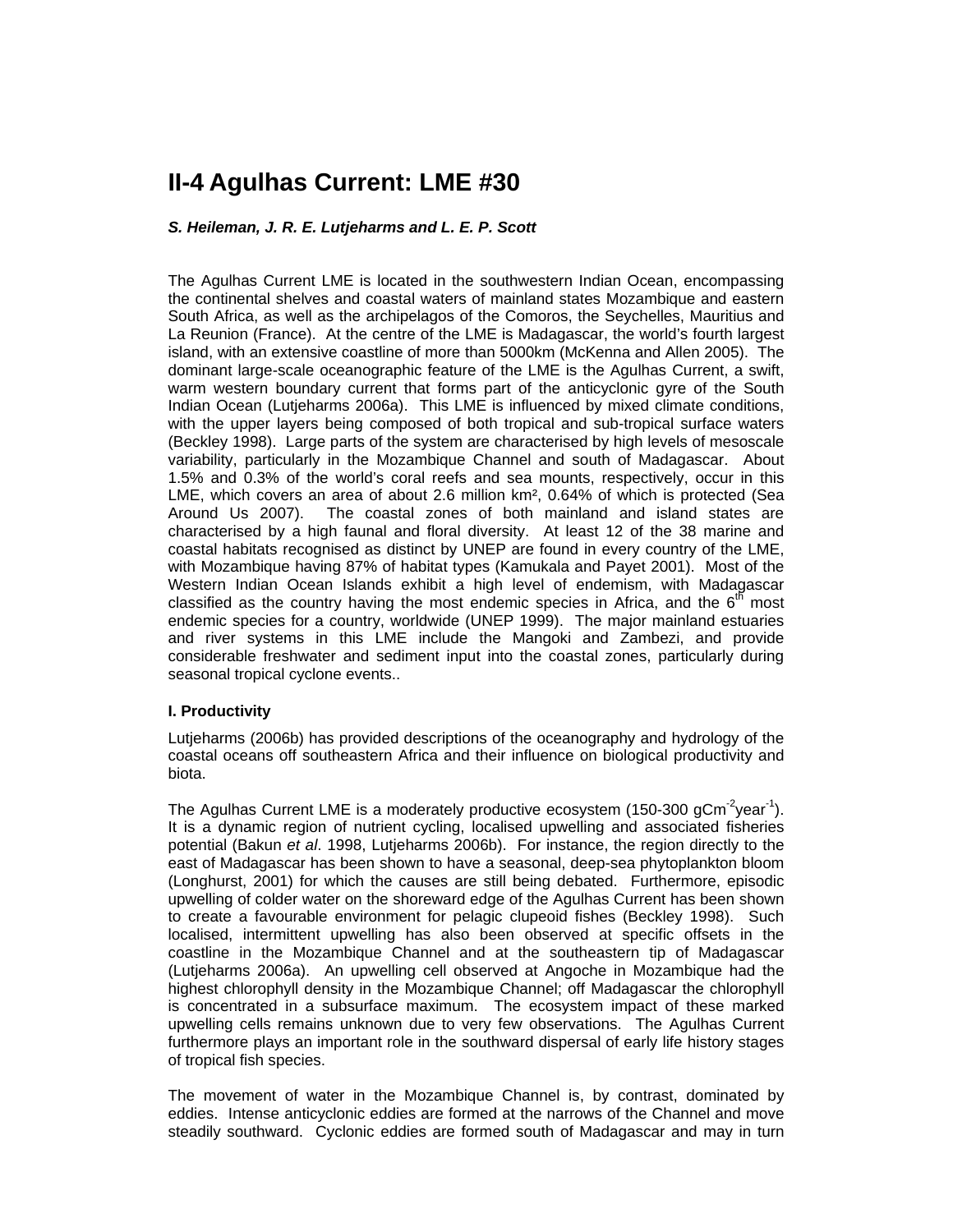move equatorward on the eastern side of the Mozambique Channel. These eddies seem to have disparate effects on the local ecosystems. It has been noted (Weimerskirch, 2004) that top marine predators feed preferentially at the edges of the anticyclones. It has also been noted in satellite remote sensing of ocean colour (e.g. Quartly and Srokosz 2004) that passing eddies may draw out more productive water from adjacent shelf regions into the deep ocean. The contribution these different processes make to the general productivity of the region is as yet not known. The primary flow of near-bottom water in the western Indian Ocean is South-East through the discordance zone in the Southwest Indian Ridge, via the Crozet Basin, northwards into the Madagascar basin, then into the shallower Mascarene basin, through the Amirante trench to the Somali basin (Schmitz 1996).

The LME is considered a distinct biogeographic province of the Indo-West Pacific, with high levels of biodiversity and regional endemism in coastal habitats. Inhabiting the LME are at least 20 species of cetaceans, five species of marine turtles, numerous seabirds, as well as an important remnant population of the threatened dugong. The LME is also home to the CITES-listed coelacanth (*Latimeria chalumnae*), which belongs to a group of primitive fish earlier believed to be extinct.

*Ocean currents*: The greater Agulhas Current system may be considered to consist of five generic parts: a source region, the northern Agulhas Current, the southern Agulhas Current, the Agulhas retroflection and the Agulhas Return Current, each of which has a different influence on the marine ecosystem (Figure II-4.1).



**Figure II-4.1a. A simplified depiction of the circulation and currents of the greater Agulhas system. Red arrows denote anticyclonic motion; blue arrows cyclonic motion or eddies, and a broken, blue line gives the average location of the Subtropical Convergence. Open arrows denote inferred general motion of the Southwest Indian subgyre. Depth is given in kilometre. All the generic components of the current system are shown, including the source currents of the Agulhas Current, its outflows as well as the northern and southern Agulhas Current themselves, located to either side of Port Elizabeth (after Ansorge and Lutjeharms 2007).**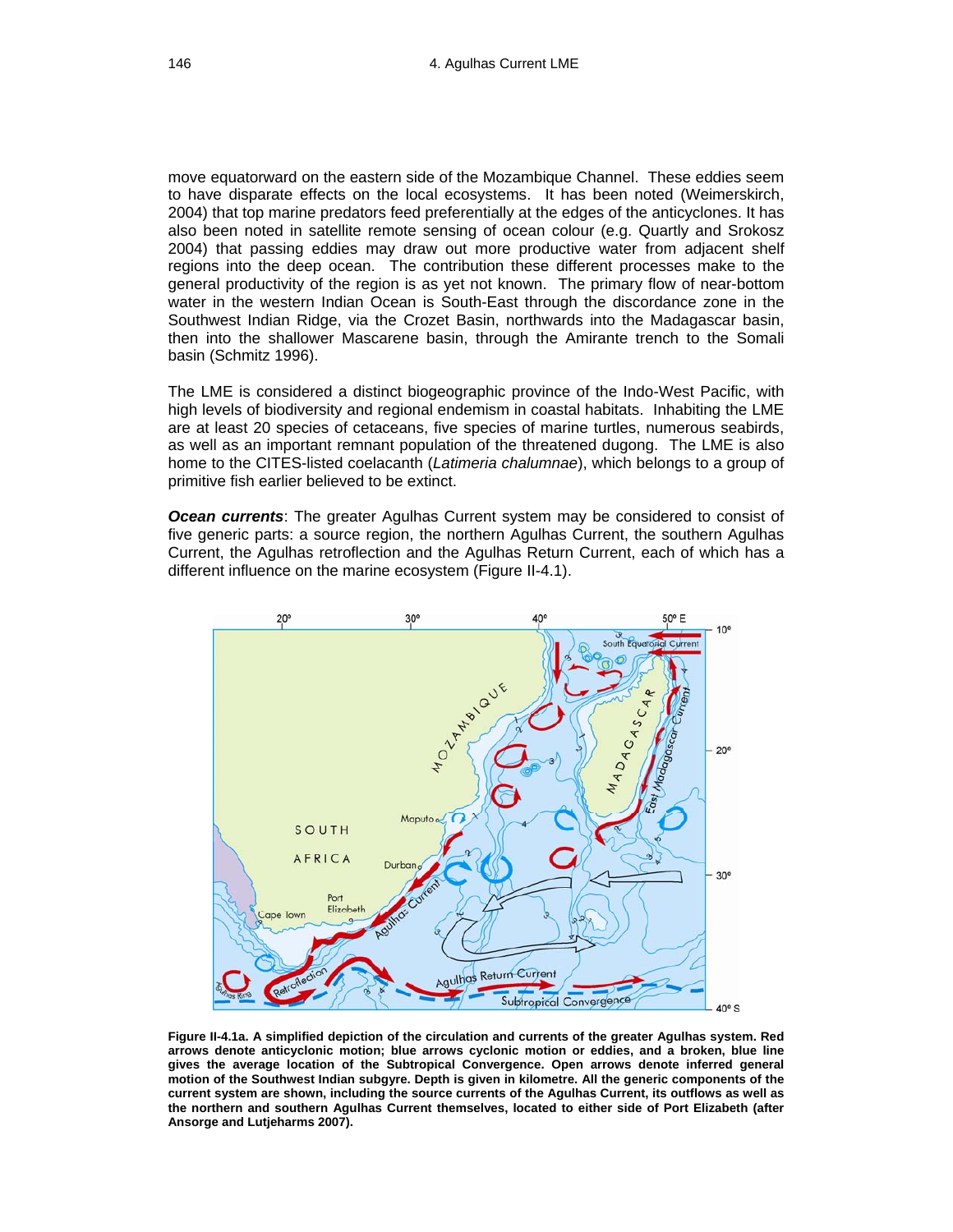The Agulhas Current has three recognised sources, in order of volume flux: recirculation in a Southwest Indian Ocean subgyre, contributions by the southern branch of the East Madagascar Current and the flow through the Mozambique Channel (Stramma and Lutieharms 1997). The recirculation gyre is found west of  $70^{\circ}$  E. Its waters are largely oligotrophic, but its circulation may play a decisive role in the lifecycle of leatherback sea turtles. The second source from the east of Madagascar is usually in the form of eddies consisting of warm tropical surface water. These eddies are formed at the southern termination of the East Madagascar Current and can be both cyclonic and anticyclonic. The smallest contribution to the flux of the Agulhas Current comes from the Mozambique Channel by the aforementioned eddies. The contribution to the volume flux of the Current by these eddies may be small, but their impact on downstream behaviour is substantial.

The northern Agulhas Current flows along the east coast of South Africa following the shelf edge very closely. At irregular occasions this stability is interrupted by a single meander, the Natal Pulse, that is believed to be triggered by the impact of a Mozambique eddy (Schouten et al. 2002). The downstream passing of this meander causes a reversal in the shelf currents and may contribute to the upstream dispersal of biota. At two locations the Current passes form a narrow shelf to a wider shelf: at Cape St Lucia just upstream of Durban and at the eastern edge of the Agulhas Bank (vide Figure II-4.2). At both these locations there is a distinct upwelling cell with enhanced primary productivity. These cells may have a decisive influence on the ecosystems of the shelf segments of which they form part.

The southern Agulhas Current has very different flow behaviour. When the Agulhas Current moves past the eastern side of the wider Agulhas Bank, it starts meandering quite extensively to either side (Lutjeharms 2006a). In this process shear edge eddies and warm plumes are formed on its shoreward side. On passing the southern tip of the Bank such warm plumes may move equatorward along the eastern edge of the Bank or may be turned back by lee eddies formed here (Lutjeharms et al. 2007, vide Figure II-4.1). This motion is crucial to the fisheries in the BCLME since the larvae of pelagic fish that spawn on the Bank may be carried to the west coast upwelling region or be removed to the deep sea, depending on the direction of the flow at its western edge.

Having passed the most southern tip of Africa, the Agulhas Current retroflects. The Agulhas Current Retroflection is very unstable and the retroflection loop occludes at irregular intervals, creating large Agulhas Rings that drift off into the South Atlantic Ocean carrying with them Indo-Pacific species. The major part of the volume flux from the Retroflection is however eastward in the Agulhas Return Current. This current is either juxtapositioned or flows parallel to the Subtropical Convergence that is recognised for its high levels of primary production (e.g. Allanson *et al.* 1981). This primary production takes place as intermittent events of limited duration (Llido *et al.* 2005), an unusual behaviour to which the local, endemic biota have to be adjusted. Although this frontal system is one of the most intense in the world ocean, the currents mentioned above generate their own fronts.

*Oceanic fronts* (Belkin 2009): The Agulhas Current Front (ACF) for instance is the inshore boundary of the Agulhas Current (Figure II-4.1). This front is very deep and is observed year-round. Also included in this LME are average fronts related to the movement of the abovementioned Mozambique eddies. The East Madagascar Current Front (EMCF) is most clearly observed off southeastern Madagascar, and off the northern tip of Madagascar, where the Glorioso Islands Front (GIF) protrudes northwestward from the Glorioso Islands at 11°30'S, 47°20'E. The latter was only described in the literature with the advent of satellite remote sensing, and was discovered during a global survey of oceanic fronts (Belkin *et al*. 2008). However, these fronts are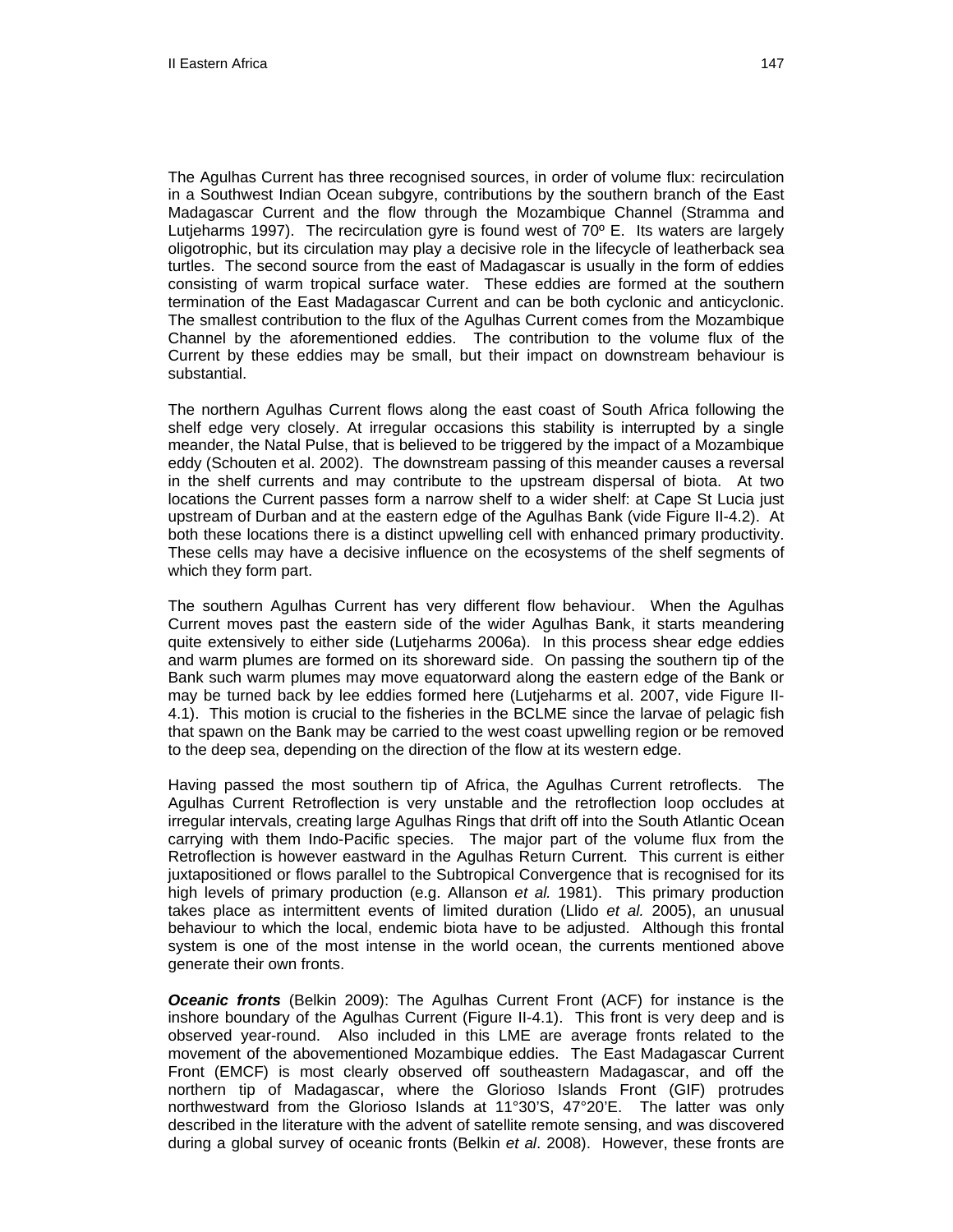based on the mean circulation and some may be very intermittent or ephemeral.



**Figure II-4.1b. Fronts of the Agulhas Current LME. AB, Agulhas Bank; ACF, Agulhas Current Front; EMadCF, East Madagascar Current Front; GIF, Glorioso Islands Front; IACF, Inshore Agulhas Current Front; MozCF, Mozambique Channel fronts; MozSSF, Mozambique Shelf-Slope Front; OACF, Offshore Agulhas Current Front; WMadSSF, West Madagascar Shelf-Slope Front (most probable location). Yellow line, LME boundary. After Belkin (2009).** 

*Agulhas Current SST* (after Belkin 2009) Linear SST trend since 1957: 0.68°C Linear SST trend since 1982: 0.20°C

Over the past decades the sea surface temperatures (SST) of the Agulhas Current LME have undergone some significant changes. A linear SST trend since 1957 has been an increase of 0.68°C and 0.20°C since 1982 (Figure II-4.2). The Agulhas Current's longterm warming was punctuated by relatively small-scale cold/warm events with a magnitude of about 0.5°C. A substantial synchronism between increases in SST in the Somali and Agulhas LMEs has been observed. For example, the all-time minima of 1964-1965 occurred during the same years in the Somali and Agulhas LMEs, as well as the all-time maximum of 1983 in the Agulhas Current and the near-all-time maximum in 1983 in the Somali Current. The post-1982 warming of the Agulhas Current was spatially non-uniform: the Agulhas Current Retroflection SST increased by up to 1.0°C, while SST in some inshore shelf areas of the Agulhas Bank decreased (Fidel and O'Toole 2007, after Pierre Florenchie, University of Cape Town, personal communication).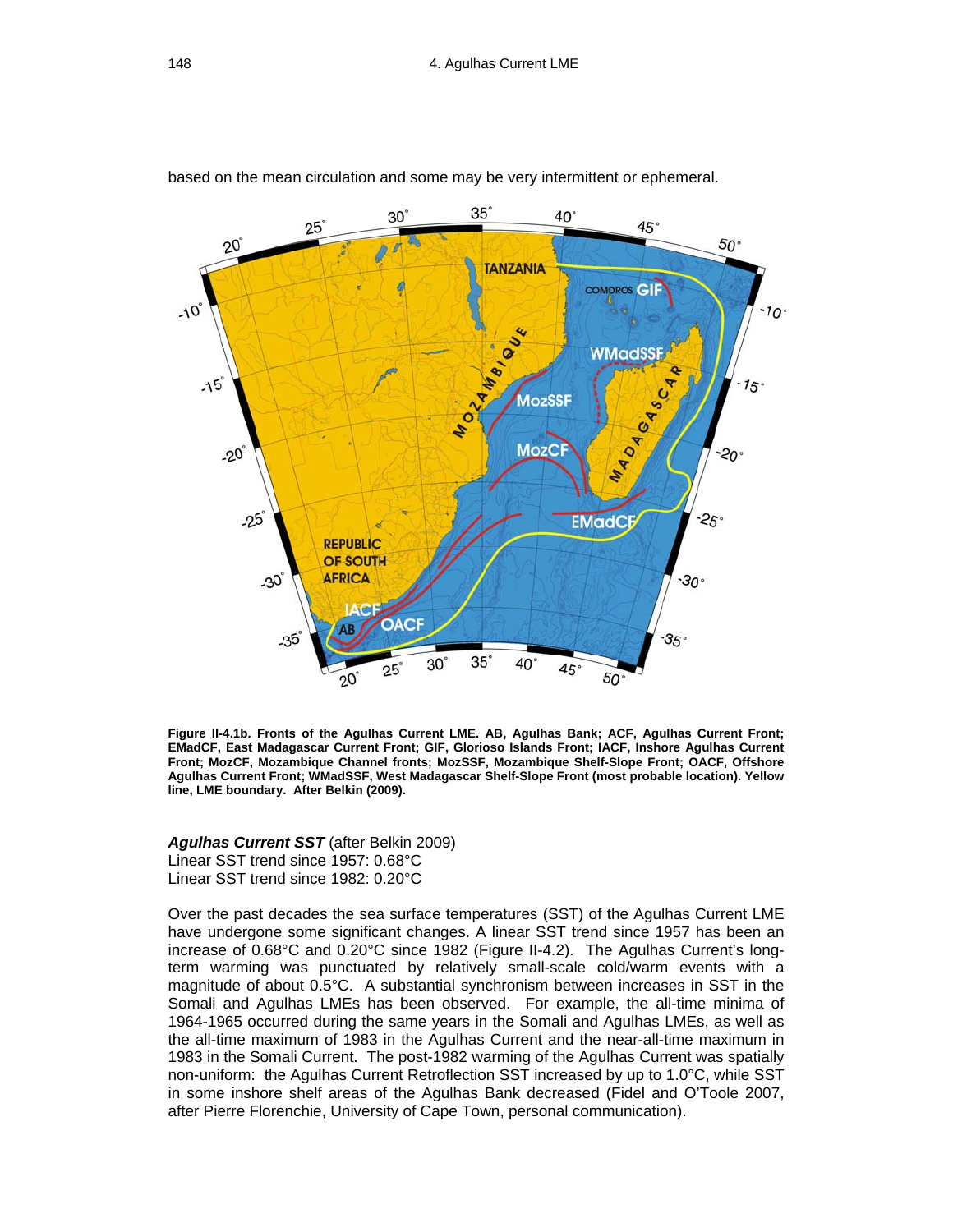

**Figure II-4.2 Agulhas Current LME mean annual SST (left) and SST anomalies (right), 1957-2006. After Belkin ( 2009).** 





**Figure II-4.3. Agulhas Current LME trends in chlorophyll a (left) and primary productivity (right) 1998- 2006. Values are colour coded to the right hand ordinate. Figure courtesy of J. O'Reilly and K. Hyde. Sources discussed p. 15 this volume.**

#### **II. Fish and Fisheries**

Total reported landings in this LME peaked at just under 600,000 tonnes in 1974 with a record landings of Cape anchovy and South American pilchard (Figure II-4.4). However, with the collapse of these fisheries in the mid 1970s, the reported landings were diminished down to 180,000 tonnes and have remained at this low level for some time, Some signs of growth can be seen in recent years, particularly in the landings of South American pilchard, and total landings have reached 270,000 tonnes in 2004. The trend in the value of the reported landings has mirrored that of the tonnage, and as shown in Figure II-4.5, it peaked at just over 700 million US\$ (in 2000 real US\$) in 1973 (Sea around us 2007).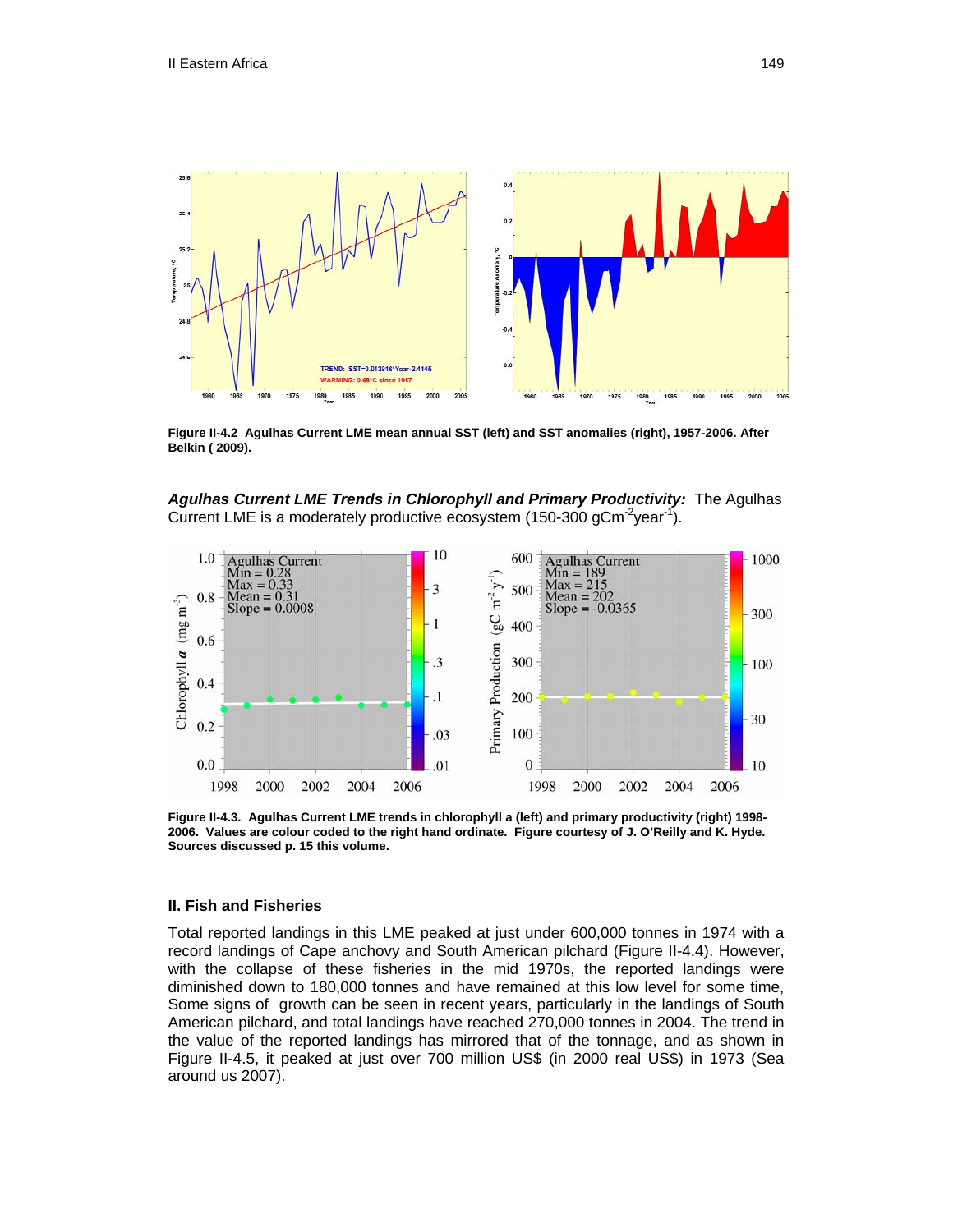

**Figure II-4.4. Total reported landings in the Agulhas Current LME by species (Sea Around us 2007**).



**Figure II-4.5. Value of reported landings in the Agulhas Current LME by commercial groups (Sea Around Us 2007).** 

The primary production required (PPR, Pauly & Christensen 1995) to sustain the reported landings in the LME reached close to 8% of the observed primary production in 1968, when the highest level of reported landings was recorded (Figure II-4.6). With the collapse of the Cape anchovy and South American pilchard fisheries in the mid 1970s, the PPR declined to around 2%. In the 1980s, however, it returned to about 5% (Sea Around Us 2007). South Africa and Madagascar account for the largest ecological footprints in the LME, though in the 1960s and the early 1970s, foreign fleets accounted for the majority of the footprint.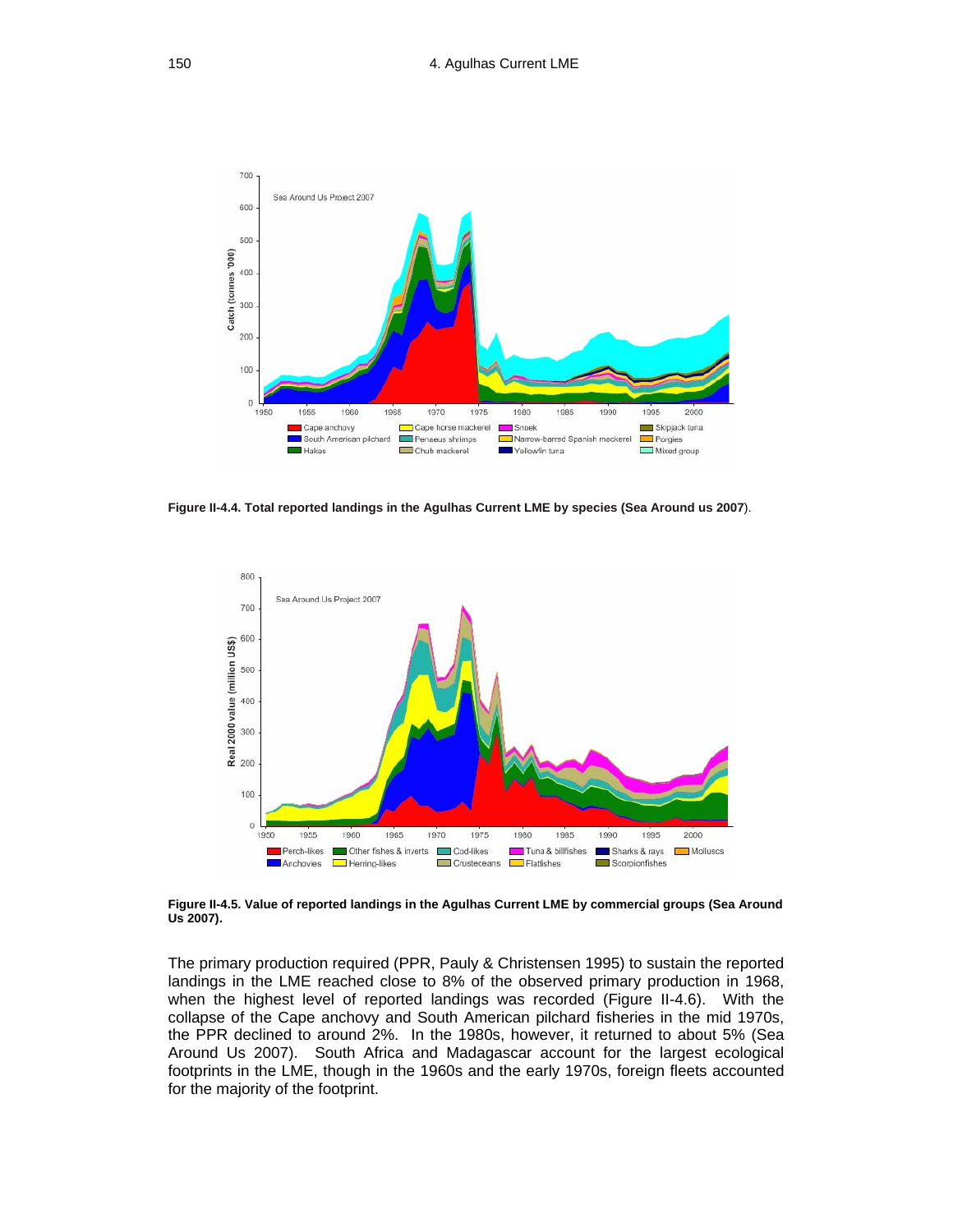

**Figure II-4.6. Primary production required to support reported landings (i.e., ecological footprint) as fraction of the observed primary production in the Agulhas Current LME (Sea Around Us 2007). The 'Maximum fraction' denotes the mean of the 5 highest values.** 

The sharp increase in the mean trophic level of the fisheries catch (i.e., the MTI; Pauly & Watson 2005) observed in the mid-1970s reflects the collapse of the pilchard and anchovy fisheries, two species with low trophic levels (Figure II-4.7 top).



**Figure II-4.7. Marine trophic level (i.e., Marine Trophic Index) (top) and Fishing-in-Balance Index (bottom) in the Agulhas Current LME (Sea Around Us 2007).** 

Although the MTI has declined over the last few years, likely due to the increased pilchard landings, there is no observable decline indicative of a 'fishing down' of the food web (Pauly *et al*. 1998) in the LME. Over the same period, the FiB index showed at best a minor decline (Figure II-4.7 bottom), suggesting that the increasing catches over this period may not sufficiently compensate for the decline in the MTI (Pauly & Watson 2005).

The Stock-Catch Status Plots show that the number of collapsed stocks is higher than that of overexploited or fully exploited stocks (Figure II-4.8, top), while the three groups contribute equally to the catch biomass (Figure II-4.8, bottom).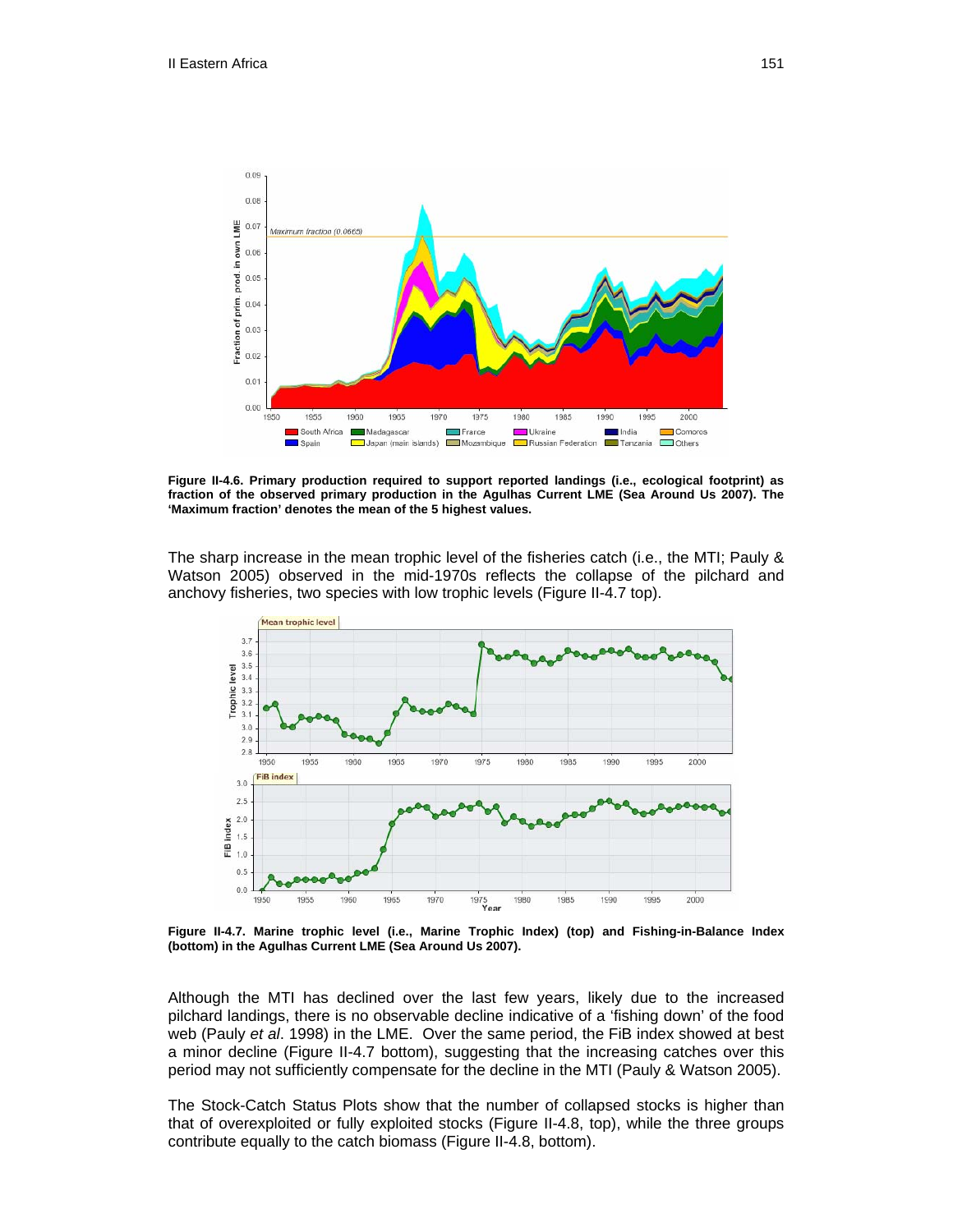

**Figure II-4.8. Stock-Catch Status Plot for the Agulhas Current LME, showing the proportion of developing (green), fully exploited (yellow), overexploited (orange) and collapsed (purple) fisheries by number of stocks (top) and by catch biomass (bottom) from 1950 to 2004. Note that (n), the number of 'stocks', i.e., individual landings time series, only include taxonomic entities at species, genus or family level, i.e., higher and pooled groups have been excluded (see Pauly** *et al***, this vol. for definitions).** 

Although some marine fisheries resources in the region have been sustainably fished (Pauly 1992; Cochrane *et al*. 1997), most show signs of overexploitation. Invertebrate resources such as shellfish have been severely impacted by subsistence fishing (Griffiths & Branch 1997, Barnes *et al*. 1998). Overexploitation of many reef fishes in the region is also prevalent. For example, recent stock assessments indicate that spawning stock levels of some species of the seabreams (Sparidae) and kobs (Sciaenidae) have been reduced to less than 25% of their pre-exploitation levels in South Africa (Mann 2000). Fish and shellfish stocks in Madagascar and the Seychelles are also believed to be fully fished or overexploited (UNEP 1999). As a consequence of the depletion of inshore stocks, fleets have had to seek new fishing grounds or move further out to sea (PRE/COI 1998). Valuable tuna stocks in the Agulhas Current LME, which are heavily exploited by foreign vessels, also show signs of overexploitation. Following a record tuna catch in the Indian Ocean in 2003 (about 100,000 tonnes greater than the sustainable limit), the Indian Ocean Tuna Commission expressed concern about depletion of tuna stocks in this region.

Highly efficient, non-selective fishing methods being used in the region have resulted in greater numbers and variety of fish being caught. Trawling is becoming increasingly common, with resulting destruction of benthic habitats and increased mortality rates for juvenile fish. This is of particular concern in the shrimp fishing grounds such as Sofala and Tugela Banks which are subjected to intensive trawling.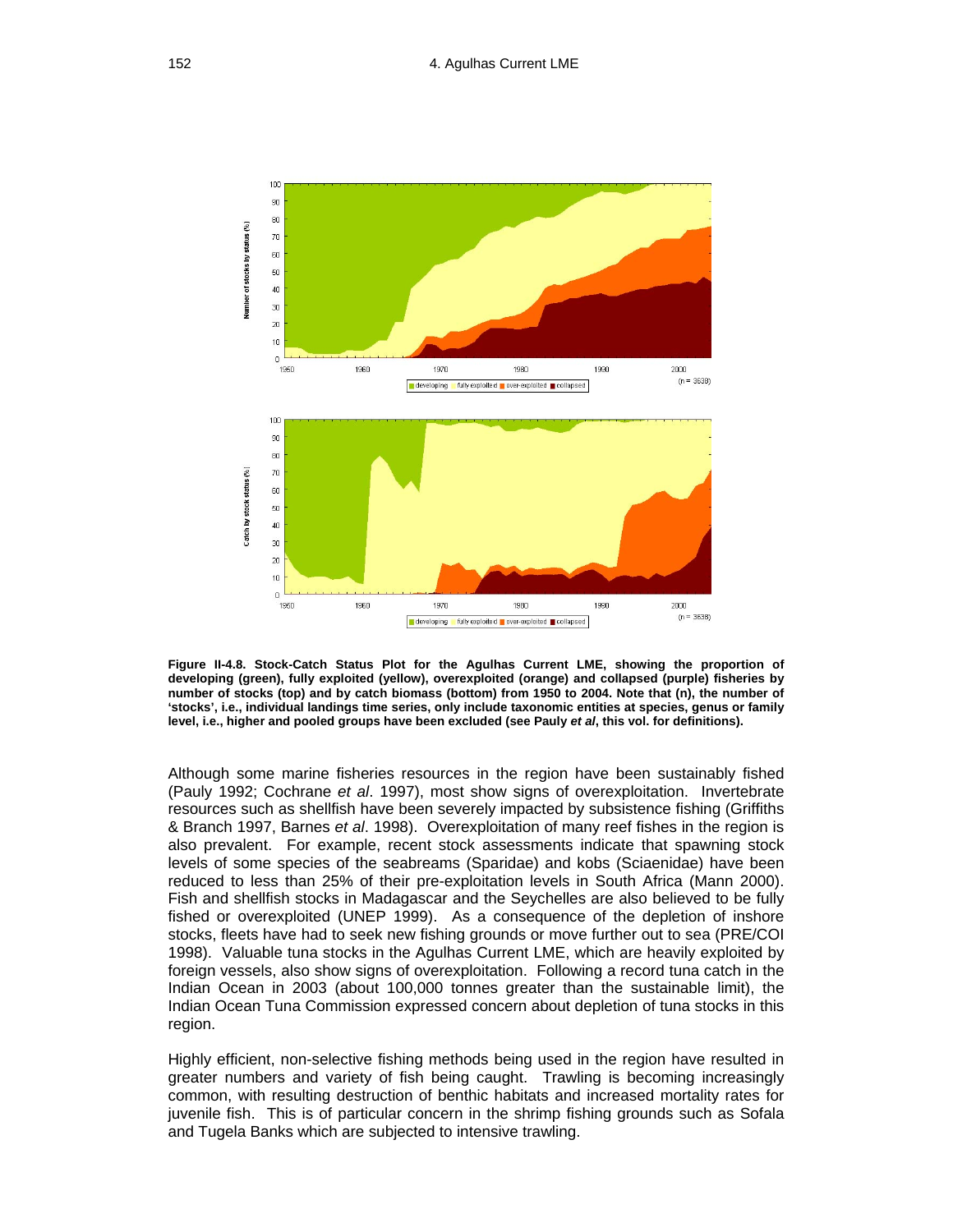Other destructive fishing practices include the use of dynamite, poisons and purseseines, which are of concern especially around island areas. As a consequence of these destructive methods, fish stocks and biodiversity are declining in the LME, with several species now facing potential economic extinction. Reduced catch rates and decrease in mean sizes of fish caught are evident in the landings (UNEP 2002). In addition, catching of non-target endangered marine species, such as turtles, dolphins and dugongs are also cause for great concern. Fisheries bycatch is severe in both Mozambique and South African fisheries.

Overall, overexploitation, excessive bycatch and discards, and destructive fishing practices appear to be severe in the Agulhas Current LME (UNEP 2006). This will continue to threaten fisheries sustainability and food security of the bordering countries. The situation, however, is expected to improve with the implementation of new approaches to the management of the LME's fisheries resources (see Governance).

#### **III. Pollution and Ecosystem Health**

*Pollution*: While pollution in the Agulhas Current LME was found to be moderate and not to pose a regional threat, the inadequate treatment of wastes results in severe localised problems near cities and industrialised areas in all the countries. Marine pollution originates from both land- and sea-based sources and activities (Nguta 1998, Ruwa 2006). Among them are growing coastal populations and increasing tourism, for which sewage treatment facilities are inadequate. As a result, raw sewage is often discharged directly into rivers or the sea, leading to eutrophication in localised areas. In addition, untreated effluents from fish processing plants, abattoirs and chemical and manufacturing industries are frequently discharged into the sea, causing varying degrees of pollution in some localities.

Severe localised pollution is caused by dumping of domestic and industrial solid wastes in government-approved sites on the coast, but with little or no environmental regulation in place. Leachates from dump sites flow into coastal areas, especially during the rainy season, further degrading coastal habitats. Plastics constitute an increasing proportion of coastal and marine litter, and pose a serious threat to protected species such as marine turtles, dugongs, whales and dolphins (UNEP 2002).

The intensive use of agro-chemicals such as dichlorodiphenyltrichloroethane (DDT), dieldrin and toxophene is common throughout the region, with potential transboundary consequences. Use of fertilisers is also common and has caused localised occurrences of eutrophication and HABs (PRE/COI 1998). Poor farming practices and deforestation in the coastal and hinterland areas result in excessive siltation in the coastal and marine environments, smothering seagrass beds and coral reefs.

Marine-based pollution in this LME stems from oil tanker traffic, exploitation of the seabed, construction, dredging and ocean dumping (Nguta 1998). Oil pollution caused by oil tanker traffic, discharge of waste oil in rivers, frequent oil spills in harbours and other maritime activities, is a major problem in some coastal areas. About 450 million tonnes of hydrocarbon products are transported annually through the Mozambique Channel, posing a high potential risk of oil spills (Salm 1996). The prevailing southeasterly Trade Winds make the Mozambican coast most vulnerable, as demonstrated by the Katina-P oil spill in 1992 near Maputo Bay (Massinga & Hutton 1997).

Pollution of the coastal zone poses a direct threat to human health through the consumption of contaminated seafood or swimming in contaminated waters. Throughout the region, pollution has impacted the ecosystem in far less obvious but more significant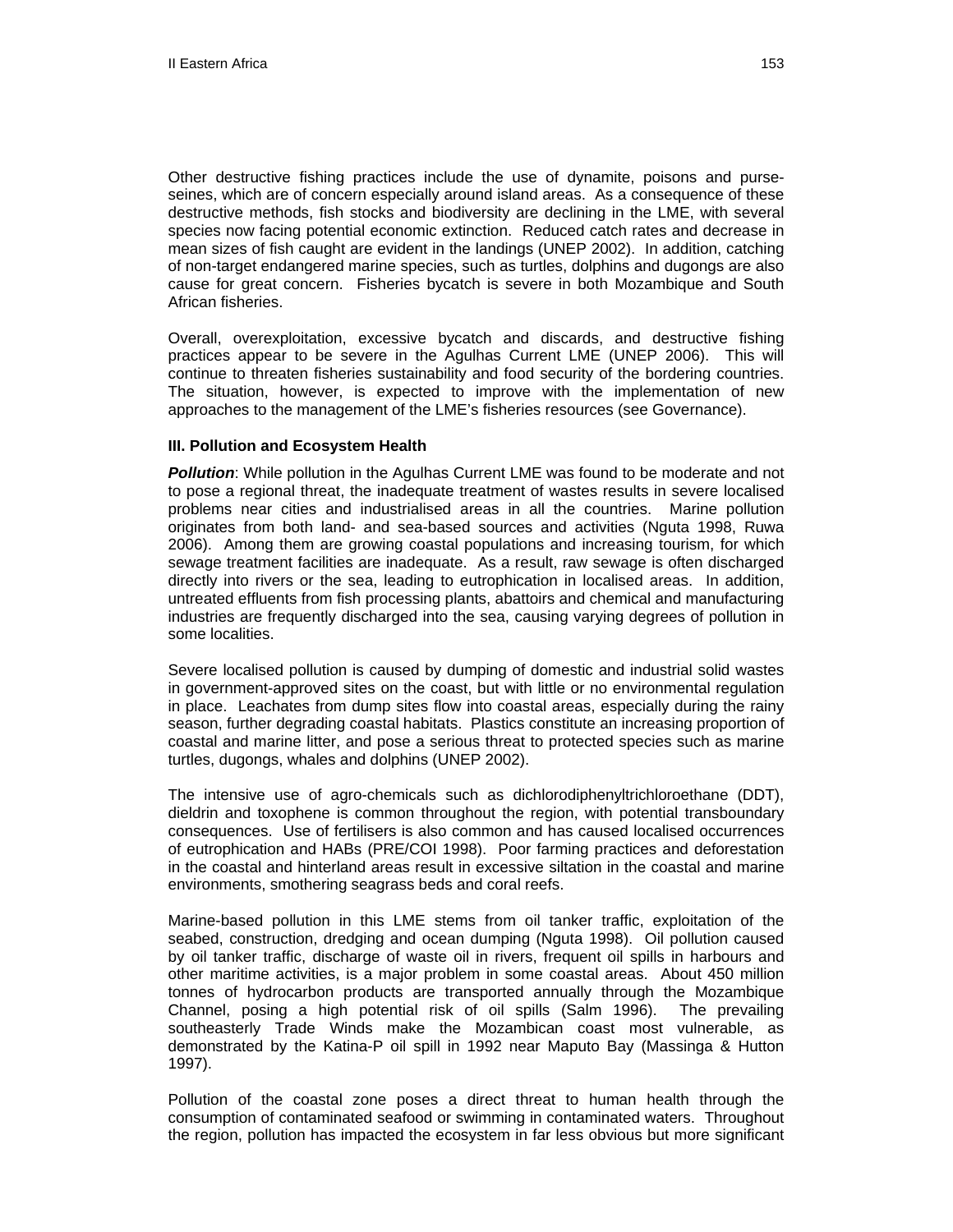ways by reducing the abundance and variety of fish available for local consumption, indirectly leading to overexploitation of the remaining stocks of certain species and subsequent collapse of coral reef ecosystems (UNEP 1999). Polluted coastal areas and loss of charismatic species such as whales also reduce revenues from tourism.

*Habitat and community modification*: The productivity of coastal waters is highly dependent on the health of mangroves, coral reefs, estuaries and seagrass beds, as well as the quality of run-off from land. Estuaries play a significant role in providing food and shelter for juvenile organisms in the high energy marine environment of the LME. Some of these organisms, particularly shared and migratory fish stocks, are of transboundary importance. Modification of coastal habitats such as mangroves, coral reefs and seagrass beds is moderate but widespread and is a major threat to sustainable use of resources and development in the coastal zone. Coral reefs are under increasing pressure from urbanisation, tourism, dredging and extraction of coral and shells, limestone mining and destructive fishing methods including dynamite fishing. These activities are also depleting the buffer zone provided by coral reefs, making the shores more exposed to wave action, storm surges and inundation (UNEP 2002). The coral reefs of the islands have been severely degraded or even lost in several areas (Bryant *et al*. 1998, PRE/COI 1998). Some coral reefs of Seychelles have been classified as being under the highest threat and risk of degradation (Bryant *et al*. 1998).

The most important immediate cause of mangrove loss is unsustainable harvesting, particularly for firewood, construction, and production of charcoal around the main cities. Other causes of mangrove loss include the clearing of mangrove for salt production, human settlements, urban development, mariculture ponds and sand mining.

There has been considerable modification of coastal habitats by beach erosion as a result of coastal construction, beach replenishment schemes, coastal mining and dredging in harbours. Poor management of catchment basins has led to reduced freshwater inflow and degradation of estuaries, which are also under threat from excessive siltation and other anthropogenic factors. The water quality in about 20% of South Africa's estuaries in this LME has been described as poor or very poor (Harrison *et al*. 2000). Seagrass beds have also been smothered by sediments, resulting in loss of shelter, food and nursery grounds for valuable fish, shellfish, dugong and turtles (UNEP 1999). Mining of titanium and zirconium, as well as other mining-related activities, have adverse environmental impacts on sand dune systems, wetlands and estuaries. As already discussed, pollution in the coastal zone has severe localised impacts and also contributes to habitat degradation and loss.

Global climate change is expected to have grave impacts on the marine and coastal environments of the Agulhas Current LME and their living resources. The most notable impact of climate change has been widespread bleaching of corals in the Indian Ocean Islands. In 1998, a 1°C temperature rise, induced by El Niño, caused the bleaching and death of up to 90% of the region's corals (Obura *et al*. 2000); in many instances, this loss was irreversible.

Increasing economic development, growing urbanisation, and unsustainable use of the natural resources in the coastal areas will continue to threaten the health of the LME. Furthermore, the impacts of habitat modification and loss on the economy and people of the coastal areas will be magnified by global climate change. Appropriate measures based on sound scientific knowledge are urgently required to address the deterioration in ecosystem health which will otherwise severely undermine the economic stability of the region (Kamukala and Payet 2001) .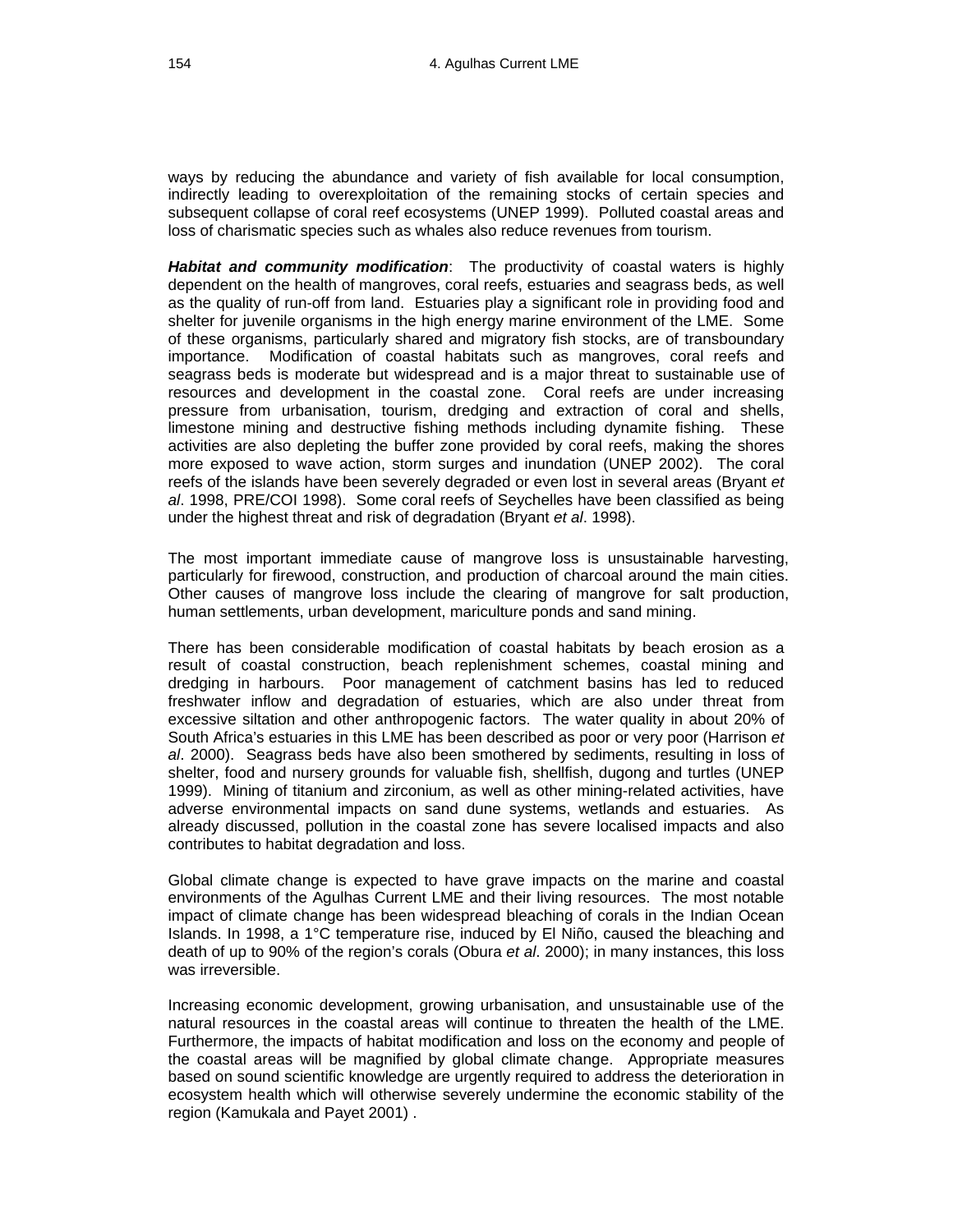#### **IV. Socioeconomic Conditions**

Coastal cities, commercial ports and industrial centres are rapidly developing in the Agulhas Current LME. The coastal population of Mozambique has been estimated at about 6.5 million (about 40% of the total population), while the coastal population of eastern South Africa is estimated at about 7 million. The total population of the Western Indian Ocean islands was about 17 million in 1998 and is expected to exceed 43 million by 2050 (UN Population Division 1998).

The economy of the bordering countries is reliant on agriculture, forestry, wildlife, fisheries, tourism and exploitation of minerals. Island states share the characteristics of economies dependent on imports and high levels of unemployment (Gossling, 2006).

International tourism makes a significant contribution to GDP, especially in South Africa and the Indian Ocean islands. For example, in the Seychelles, tourism contributes 15% to GDP, up to 75% of foreign exchange earnings and employs 20% of the labour force (Republic of Seychelles 1997, UNDP 1997). Tourism has grown exponentially in the past 15 years, in some countries by an order of magnitude. While providing some clear economic benefit through employment generation, foreign exchange earnings, the promotion of the development of infrastructure and the protection of cultural heritage, a lack of integrated planning has exacerbated negative impacts. These include the overuse of fresh water, overfishing, damage to coral reefs, land use transformation, clearing of mangroves, increased pollution and lack of benefit to local communities (Gossling 2006).

Marine fisheries are a significant source of foreign exchange, employment, and protein in most countries. In Mozambique, the industrial and semi-industrial fleets generate about 40% of foreign currency income (Schleyer *et al*. 1999). In the Seychelles, fish and fish products account for 95% of domestic exports and are the second highest foreign exchange earner after tourism (UNDP 1997). In some of the countries, fish often represents the primary source of animal protein available to the local populations.

The socioeconomic impacts of habitat modification are significant, considering that a large number of people are dependent on these resources and that they make a valuable contribution to the economies of the countries adjacent to the LME (Massinga & Hutton 1997, UNEP 1999, 2002). Destruction of these critical habitats results in loss of shelter, food and nursery grounds for commercially important fish, shellfish, turtle and dugong (UNEP 1999). The subsequent reduction in recruitment of shrimp and fish as well as reduced catches in subsistence and industrial fisheries will threaten food security, employment and national income.

Sea level rise and associated impacts such as flooding and erosion will result in disruption of infrastructure and economic activities including loss of employment, income and food source. Other economic costs of sea level rise are associated with beach replenishment schemes, dredging and coastal protection to prevent beach erosion. The islands in particular will suffer significant economic losses in the tourist industry due to loss of beach and reef-based activities (IPCC 1995).

#### **V. Governance**

The lack of knowledge on the environment is a severe limiting factor for environmental governance in the Agulhas Current region. An exhaustive review by Lutjeharms (2006a) shows that we have a dearth of information and data, compared to that available for other similar regions. The gaps in knowledge must be addressed in order to identify critical concerns about fisheries, productivity and ecosystem health, as well as developing ameliorating measures. Governance in the Agulhas Current region is also constrained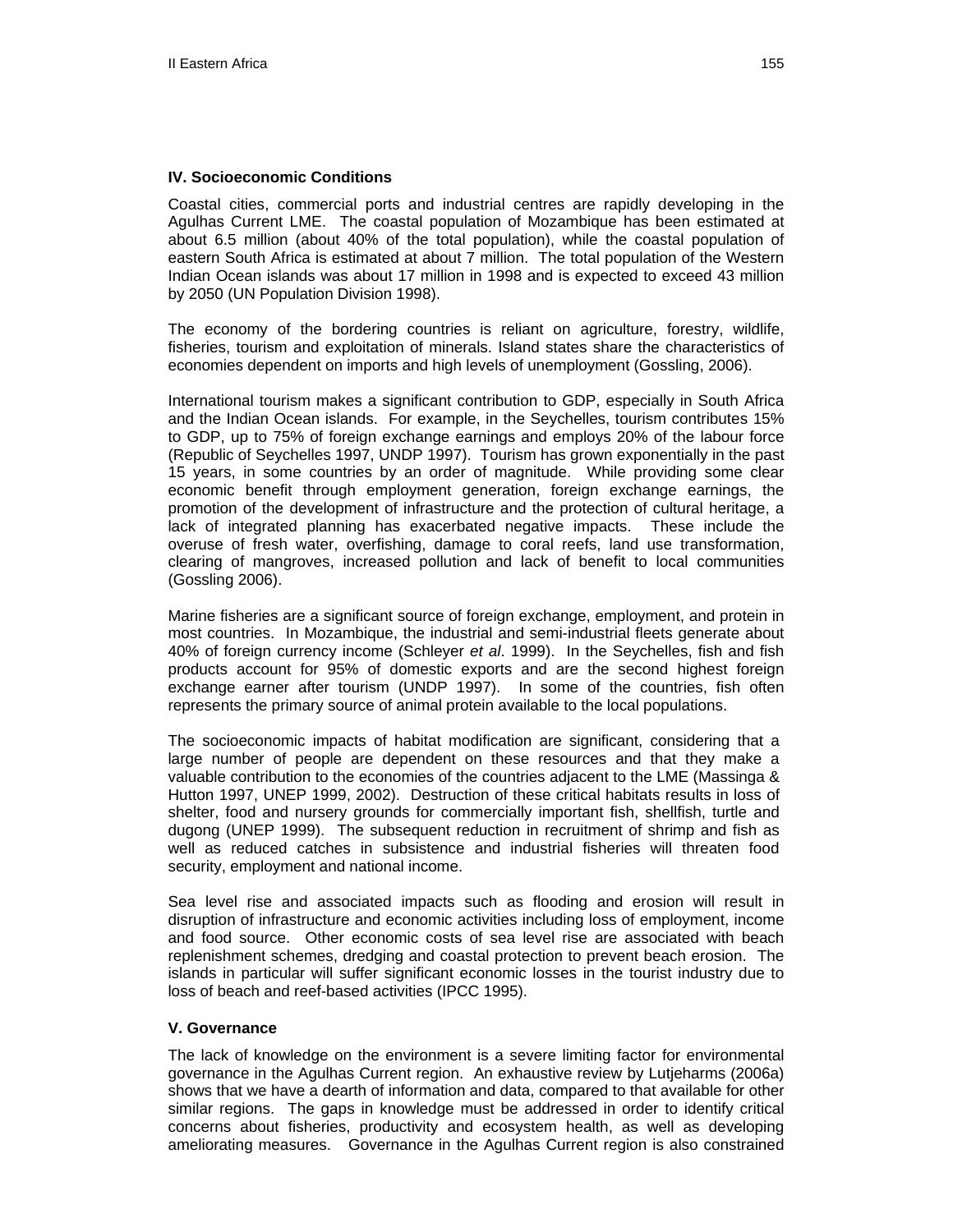by regionally incompatible laws and a paucity of environmental regulations.

This LME is located within the UNEP Eastern Africa Regional Seas. All the countries have ratified the Convention for the Protection, Management and Development of the Marine and Coastal Environment of the Eastern African Region (Nairobi Convention) with its Protocols on Protected Areas and Wild Fauna and Flora, and on Co-operation in Combating Marine Pollution in cases of Emergency. Regional organisations involved in the management of coastal and marine resources in the West Indian Ocean are the Western Indian Ocean Fishery Sub-Commission, the Inter-governmental Oceanographic Commission's Regional Committee for the Cooperative Investigation of the North and Central Western Indian Ocean and the Indian Ocean Commission.

The GEF supported Agulhas and Somali Current Large Marine Ecosystems (ASCLME) Project is part of a multi-project, multi-agency Programme to institutionalize cooperative and adaptive management of the Agulhas and Somali LMEs. A phased approach is planned that progressively builds the knowledge base and strengthens technical and management capabilities at the regional scale to address transboundary environmental concerns within the LMEs, builds political will to undertake threat abatement activities and leverages finances proportionate to management needs. In addition to the ASCLME Project, the Programme includes two parallel projects, one that addresses land-based sources of pollution and coastal degradation (WIO-LaB, implemented by UNEP); and one that builds knowledge for the purposes of managing industrial fisheries (SWIOFP, implemented by the World Bank).

The activities within the ASCLMEs Project are focused on filling the significant coastal and offshore data and information gaps for these LMEs by capturing essential information relating to the dynamic ocean-atmosphere interface and other interactions that define the LMEs, along with critical data on artisanal fisheries, larval transport and nursery areas along the coast. The overall objective of this excercise will be to deliver two Transboundary Diagnostic Analyses (TDAs), and two Strategic Action Programmes (SAPs); one for the Agulhas Current LME, and the other for the Somali Current LME. The parallel UNEP and World Bank Projects will also feed pertinent information into the TDAs/SAPs formulation process, and identify policy, legal and institutional reforms and needed investments to address transboundary priorities. Collectively, the projects build foundational capacities at regional scale for management of the LMEs.

## **References**

- Allanson, B. R., Hart, R. C. and Lutjeharms, J. R. E. (1981). Observations on the nutrients, chlorophyll and primary production of the Southern Ocean south of Africa. South African Journal of Antarctic Research, 10/11: 3-14.
- Ansorge, I. J. and Lutjeharms, J. R. E. (2007). The cetacean environment off southern Africa. in: The Whales and Dolphins of the Southern African Subregion, P. B. Best and P. A. Folkens, Cambridge University Press, Cambridge, p 5-13.
- Bakun, A., Claude, R. and Lluch-Cota, S. (1998). Coastal upwelling and other processes regulating ecosystem productivity and fish production in the Western Indian Ocean, p 103-141 in: Sherman K., Okemwa, E.N. and Ntiba M.J. (eds), Large Marine Ecosystems of the Indian Ocean: Assessment, Sustainability and Management. Blackwell Science, Inc. Malden, U.S.
- Barnes, D.K.A., Corrie, A., Whittington, M., Carvalho, M.A. and Gell, F. (1998). Coastal shellfish resource use in the Quirimba Archipelago, Mozambique. Journal of Shellfish Research 17(1):51-58.
- Beckley, L.E. (1998). The Agulhas Current Ecosystem with particular reference to dispersal of fish larvae, p 255-276 in: Sherman, K., Okemwa, E.N. and Ntiba. M.J. (eds), Large Marine Ecosystems of the Indian Ocean: Assessment, Sustainability and Management. Blackwell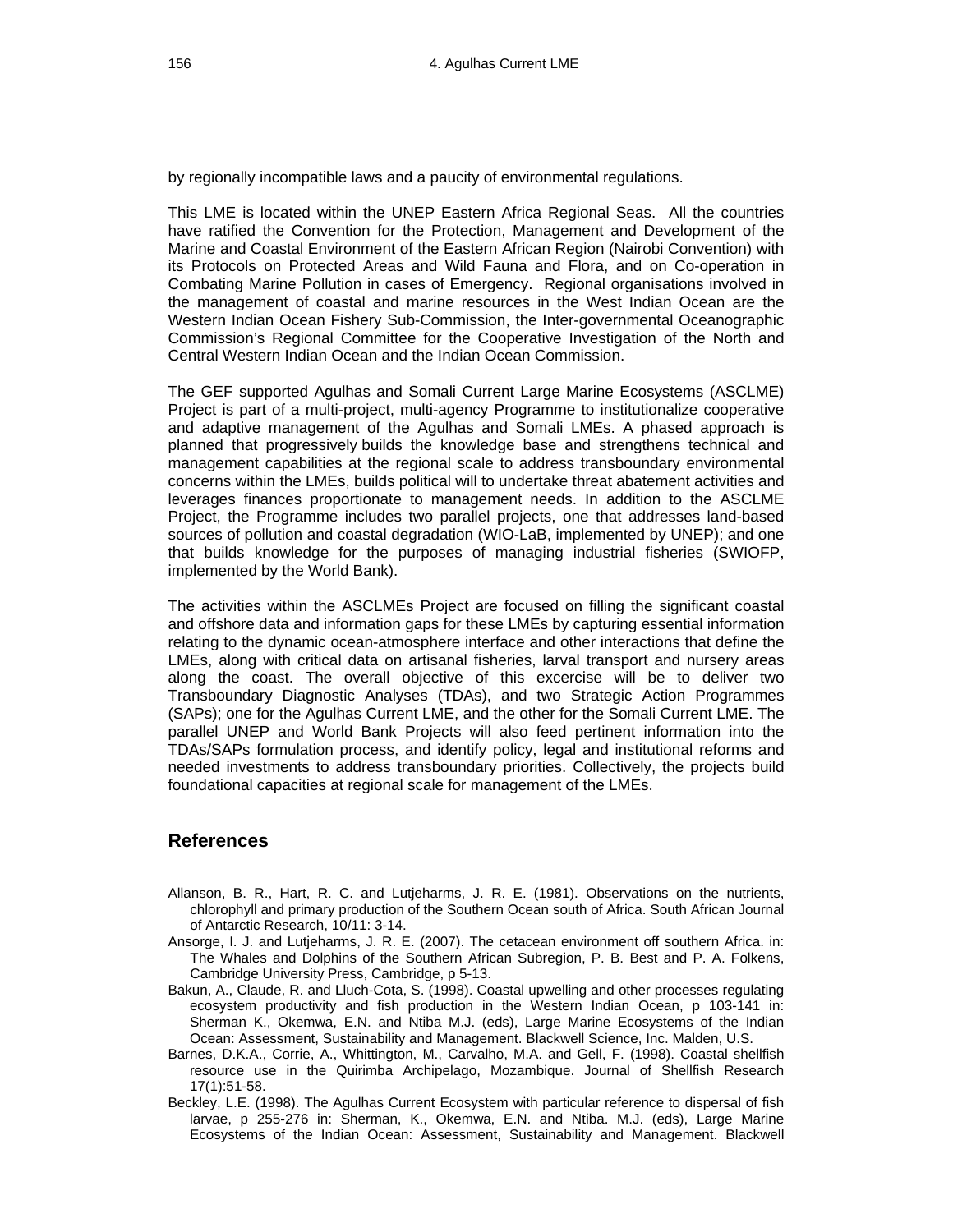Science, Inc. Malden, MA.

Belkin, I.M. (2009) Rapid warming of Large Marine Ecosystems, Progress in Oceanography, in press.

- Belkin, I.M., Cornillon, P.C. and Sherman, K. (2009). Fronts in Large Marine Ecosystems of the world's oceans. Progress in Oceanography, in press.
- Bryant, D., Burke, L., McManus, J. and Spalding, M. (1998). Reefs at Risk. A map-based indicator of threats to the world's coral reefs. WRI, ICLARM, WCMC and UNEP, Washington, D.C., U.S.
- Cochrane, K.L., Butterworth, D.S. and Payne, A.I.L. (1997). South Africa's offshore living marine resources: The scientific basis for management of the fisheries. Transactions of the Royal Society of South Africa 52(1).
- Fidel, Q., and M. O'Toole (2007). Changing state of the Benguela LME: Forcing, climate variability and ecosystem impacts, presented at the 2nd Global Conference on Large Marine Ecosystems, Qingdao, China, 11-13 September 2007; www.ysfri.ac.cn/GLME-Conference2- Qingdao/ppt/18.1.ppt
- GEF/UNDP/UNOPS (2004). Somali and Agulhas Large Marine Ecosystem Transboundary Diagnostic Analysis. Available online at< www.gefweb.org/uploadedFiles/Projects/Work \_Programs /Project%20Document(4).pdf >-
- GEF-UNDP. (2005). Governments of Comoros, Kenya, Madagascar, Mauritius, Mozambique, Seychelles, South Africa, Tanzania Programme for the Agulhas and Somali Current Large Marine Ecosystems. [www.gef.org](http://www.gef.org/) , International Waters Projects, Regional, approved.
- Griffiths, C.L. and Branch, G.M. (1997). The exploitation of coastal invertebrates and seaweeds in South Africa; historical trends, ecological impacts and implications for management. Transactions of the Royal Society of South Africa 52(1).
- Gossling, S. (2006). Towards sustainable tourism in the Western Indian Ocean. Western Indian Ocean Journal of Marine Science. Vol 5. p 55-70.
- Harrison T.D., Cooper, J.A.G. and Ramm, A.E.L. (2000). State of South African Geomorphology, Ichthyofauna, Water Quality and Aesthetics – State of the Environment Series, Report 2. Department of Environmental Affairs and Tourism, Pretoria, South Africa.
- IPCC (1995). Climate Change 1995. IPCC Second Assessment Report. Impacts, Adaptations and Mitigation of Climate Change: Scientific and Technical Analysis. Intergovernmental Panel on Climate Change/WHO/UNEP. Cambridge University Press, Cambridge, U.K.
- Kamukala, G. and Payet, R. (2001). Regional report, p 152-180, in: Voabil, C. and Engdahl, S. (eds), The Voyage from Seychelles to Maputo. Successes and failures of integrated coastal zone management in Eastern Africa and Island States. Secretariat for Eastern African Coastal Area Management (SEACAM). Maputo, Mozambique.
- Llido, J., Garçon, V., Lutjeharms, J. R. E. and Sudre, J. (2005). Event-scale blooms drive enhanced primary productivity at the Subtropical Convergence. Geophysical Research Letters, 32(15): L5611, doi. 10.1029/2005GL022880.
- Longhurst, A. (2001). A major seasonal phytoplankton bloom in the Madagascar Basin, Deep-Sea Research I, 48: 2413–2422.
- Lutjeharms, J. R. E. (2006a). The Agulhas Current. Springer-Verlag, Heidelberg, xiii + 329 p.

Lutjeharms, J.R.E. (2006b). The coastal oceans of South-eastern Africa, p 781 - 832 in: Robinson, A.R. and Brink, K. (eds), The Sea Volume 14B, The Global Coastal Ocean - Interdisciplinary Regional Studies and Syntheses. Harvard University Press, U.S.

- Lutjeharms, J. R. E., Durgadoo, J. V. and Ansorge, I. J. (2007). Surface drift at the western edge of the Agulhas Bank. South African Journal of Science, 103(1/2): 63-67.
- Mann, B.Q. (2000). Southern African Marine Linefish Status Reports. Special Publication, Oceanographic Research Institute Issue 7. Oceanographic Research Institute, Durban, South Africa.
- Massinga, A . and Hutton, J. (1997). Status of the Coastal Zone of Mozambique, p 7-68 in: Lundin, C.G. and Linden, O. (eds), Integrated Coastal Zone Management in Mozambique. Proceedings of the National Workshop on Integrated Coastal Zone Management in Mozambique. Inhaca Island and Maputo, Mozambique, May 5-10, 1996.
- McKenna, S. A. and Allen, G. R., (2005). A Rapid marine biodiversity assessment of northwest Madagascar. Bulletin of the Rapid Assessment Programme 31, Conservation International, Washington DC. 124p.
- Nguta, C.M. (1998). An overview of the status of marine pollution in the East African region, p 61- 71 in Sherman, K., Okemwa, E.N. and Ntiba, M.J. (eds), Large Marine Ecosystems of the Indian Ocean: Assessment, Sustainability and Management. Blackwell Science, Inc., Malden, U.S.
- Obura, D.O., Muthiga, N.A. and Watson, M. (2000). Country profiles of coral reefs: Kenya, p 199-